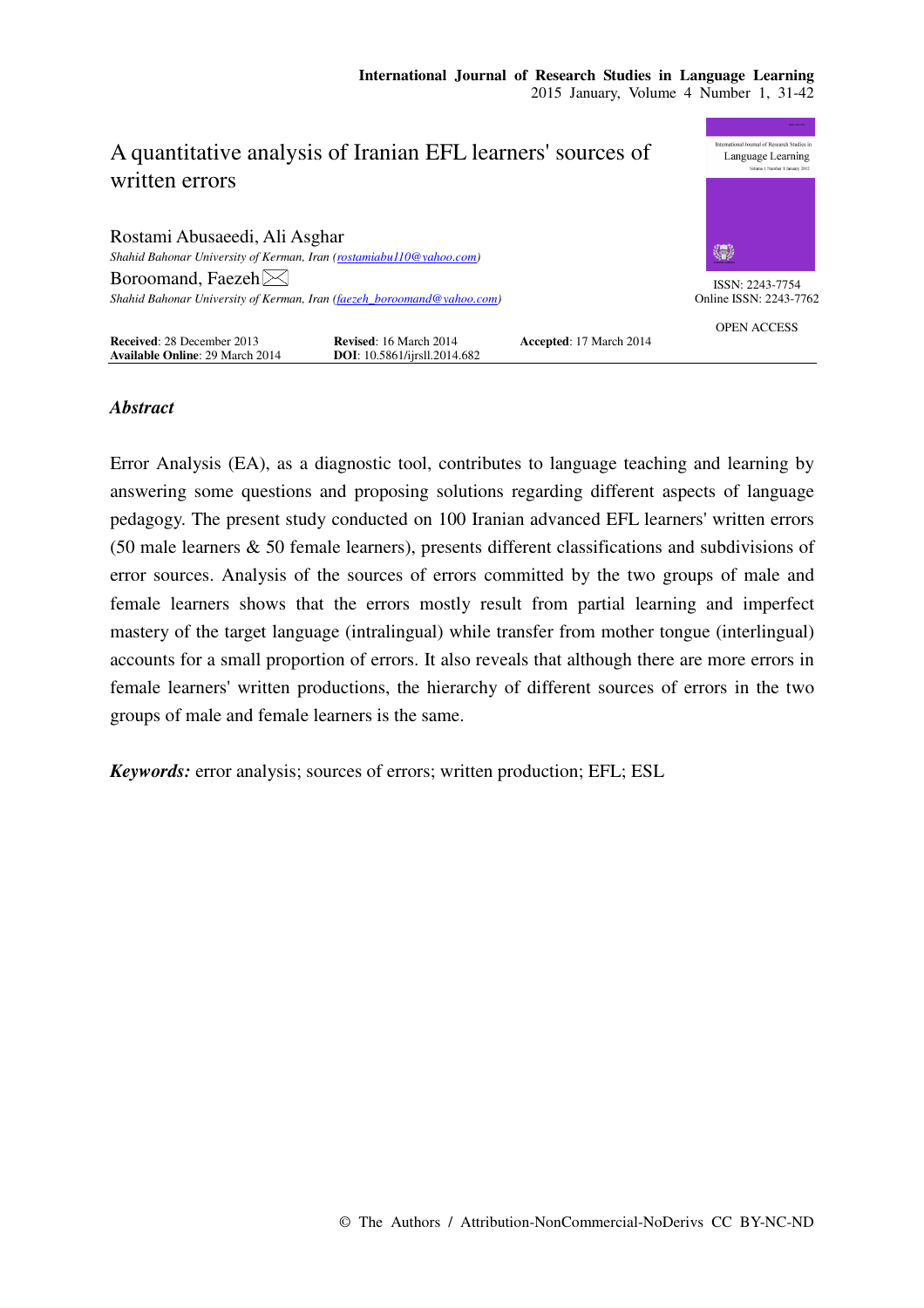## **A quantitative analysis of Iranian EFL learners' sources of written errors**

## **1. Introduction**

EA is a non-stop area of research (Dessouky, 1990), and will remain so because people will commit errors as long as they participate in language learning process (Mahmoud, 2011). Error Analysis, as a diagnostic tool, contributes to language teaching and learning by answering some questions and proposing solutions regarding different aspects of language pedagogy. Analyzing language learners' errors systematically makes it possible to determine the problematic areas which need reinforcement in teaching (Corder, 1967). Analyzing EFL learners' errors in their written performance can be a great help for teachers to become aware of the types and sources of these errors to employ more efficient teaching methods and techniques so that EFL learners can acquire English writing better and enhance their writing competence.

Sources of language learners' errors tell us why, when, where and how the errors are committed. Without detecting and identifying sources of errors, treatment of EFL learners' errors is impossible. Among different error sources, interlingual and intralingual factors have been considered as two major sources of EFL learners' errors, but researchers haven't reached a unanimous contention on the key role of one of these two error sources with respect to EFL learners' error commitment. The main concern of the present study is to identify and analyze the sources of errors extracted from Iranian advanced EFL learners' writing papers. Furthermore, the frequencies of sources of errors committed by these learners are contrasted according to their gender. The obtained results are expected to be of value to EFL teachers, syllabus designers and researchers. In the end, Mentioning the limitations of the study, several suggestions are presented for more researches.

## **2. Literature review**

#### *2.1 Error Analysis (EA)*

In the early 1950's the notion of language as a system, and more importantly, the notion of second language acquisition as the meeting of two language systems gained more acceptance and linguists began to regard errors as evidence of language transfer. It was the time when Contrastive Analysis (CA) emerged. The status of CA as a psychological approach to the investigation of the second language process became unpopular for some reasons and CA gradually lost its validity. Strong criticisms of CA showed that it was not as useful as it claimed to be. CA strongly emphasized that the notion of difficulty was equated with the degree of errors. Namely, the more L2 learners made errors in their acquisition of L2 the more it was assumed to be difficult and consequently the more the target and native languages were different. Another pitfall of CA was its inability in identifying sources of difficulty other than the learners' L1. Additionally CA didn't contribute to language pedagogy effectively.

Because of the drawbacks of CA, in late 1960s and early 1970s, the specialists' attitudes towards errors changed gradually, and the emphasis shifted from the product to the underlying process with respect to ESL/EFL learners' error commitment. The students' errors were not regarded as problems anymore but as normal and inevitable events in language learning process which could contribute to the understanding of the strategies employed by first or second language learners. The first argument for significance of learners' errors was made by Corder in 1967. Corder (1967) mentioned that errors are evidence of the learners' in-built syllabus which show how L1 and L2 learners develop an independent system of language. In fact, language learners make their own language which is different from their L1 and L2 and has its own set of rules. The term interlanguage was coined by Selinker (1972) to refer to this linguistic system. Keshavarz (1999) divided EA into two branches: theoretical and applied. Theoretical error analysis is about the processes of first and second language learning and applied error analysis is concerned with pedagogical issues such as organizing remedial courses and devising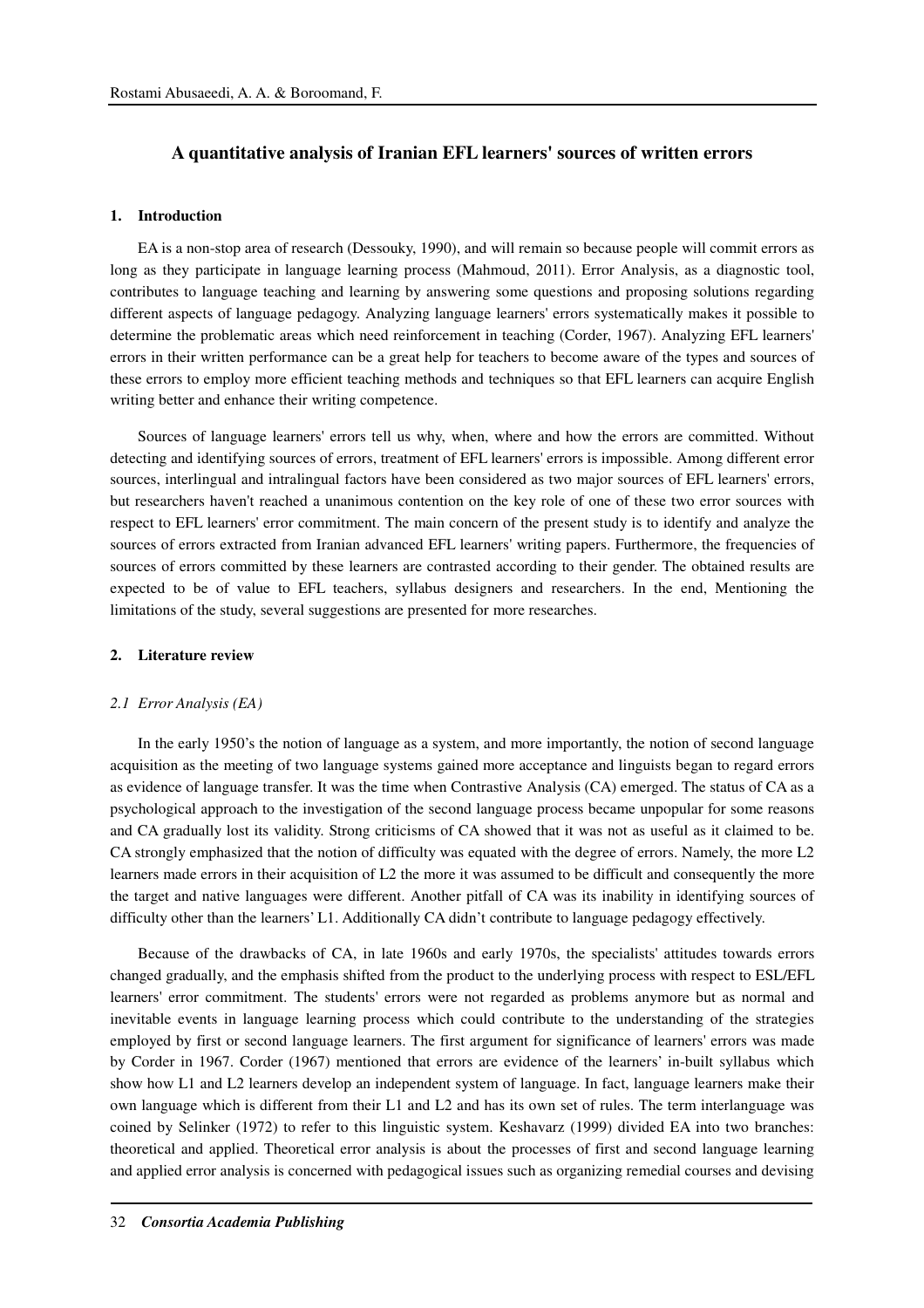appropriate materials and teaching strategies based on EA findings (ibid).

In the last decades, many studies have been conducted on ESL/EFL learners' sources of errors. Kim (2001) examined the sources and nature of learners' errors in their writing samples. The results revealed that most of the errors were intralingual while a small proportion of errors could be attributed to L1 interference. Ghafar Samar and Seyyed Rezaie (2006) carried out an EA on errors made by Iranian learners of English in their written productions. The results showed that negative transfer accounted for only 30% of all the errors. Wee (2009) analyzed Malaysian ESL learners' written verb-form errors and found that these errors occurred due to an interaction of interlingual and intralingual factors. In their study, Behjat and Sadighi (2010) found that transfer of the L1 grammar operated differently at different stages in regard to certain aspects of grammar. Al-Khresheh (2010) investigated the interference of L1 (Arabic) syntactic structures on L2 (English) syntactic structures among Jordanian learners of English and found out that interlingual errors committed by the learners were due to differences between L1 and L2 as well as transfer from two different varieties of Arabic. Nayernia (2011) analyzed 30 erroneous sentences of some Iranian EFL learners. The results showed that the majority of the errors were intralingual which should be traced to the target language system. Abbasi and Karimnia (2011) investigated a number of grammatical errors committed by Iranian university students in their translation. The findings revealed that most of the errors were interlingual, indicating the influence of students' mother tongue.

Alhaysony (2012) carried out an analysis on errors committed by Saudi female EFL learners in their use of articles in their written samples. The result of the study indicated that L1 interference strongly affected the process of second language acquisition of the articles, having negative effect on the learning process. Ridha (2012) examined EFL college students' errors and concluded that most of the learners relied on their mother tongue in expressing their ideas and their major errors could be due to the L1 transfer. Sattari (2012) analyzed grammatical errors in Persian English learners' compositions and exam papers. The results of the study showed that a great number of persistent errors made by these learners at elementary levels could be traced to the influence of their mother tongue. Rahmani and Bagherzadeh Kasmani (2012), in their study on errors made by Persian and Kurdish speaking students majoring in English Translation, found that interference from learners' mother tongue was the main cause of errors. Sabzalipour (2012) conducted an analysis on advanced EFL students' errors in their translation from Persian to English. The results showed that major errors were intralingual. Kafipour and Khojasteh (2012) analyzed students' errors in their writings and found out that the majority of the errors were developmental while interlingual errors constituted the lowest number of errors.

Rabieefar and Askarzadeh Torghabeh (2012) analyzed Iranian EFL learners' written errors at elementary and intermediate levels. They found that the proportion of learners' interlingual and intralingual errors were different at different proficiency levels. Al-Shormani (2012) examined the sources of syntactic errors committed by Yemeni Arabic-speaking university learners of English. The results of the analysis showed that L2-Influence, as the main source of syntactic errors, scored (63.73%), which was followed by L1-transfer (27.90%), L1 and L2 (6.99%), and unrecognized source (1.38%) respectively. Reishaan (2013) analyzed Iraqi advanced EFL learners' written errors in use of tenses and found out that these errors were basically related to L1 interference. Barzegar (2013) carried out an analysis on errors committed by Persian learners of English at intermediate levels. The results of the study indicated that, with regard to Sources of Errors, the majority of errors were Intralingual. Ramezani (2013) investigated pre-intermediate and advanced learners' sources of syntactic errors in their oral performance. The findings of her study revealed that there were significant differences between the intermediate and advanced learners' sources of errors. The intermediate learners mostly committed interlingual errors while most advanced learners committed intralingual errors.

### *2.2 Sources of errors*

Careful and clear understanding of the sources of language learners' errors plays an important role in EA studies. As there are many descriptions for different types of errors, the mechanisms which lead to committing errors are various. Sanal (2007) believed that these mechanisms needed to be fully understood by linguists in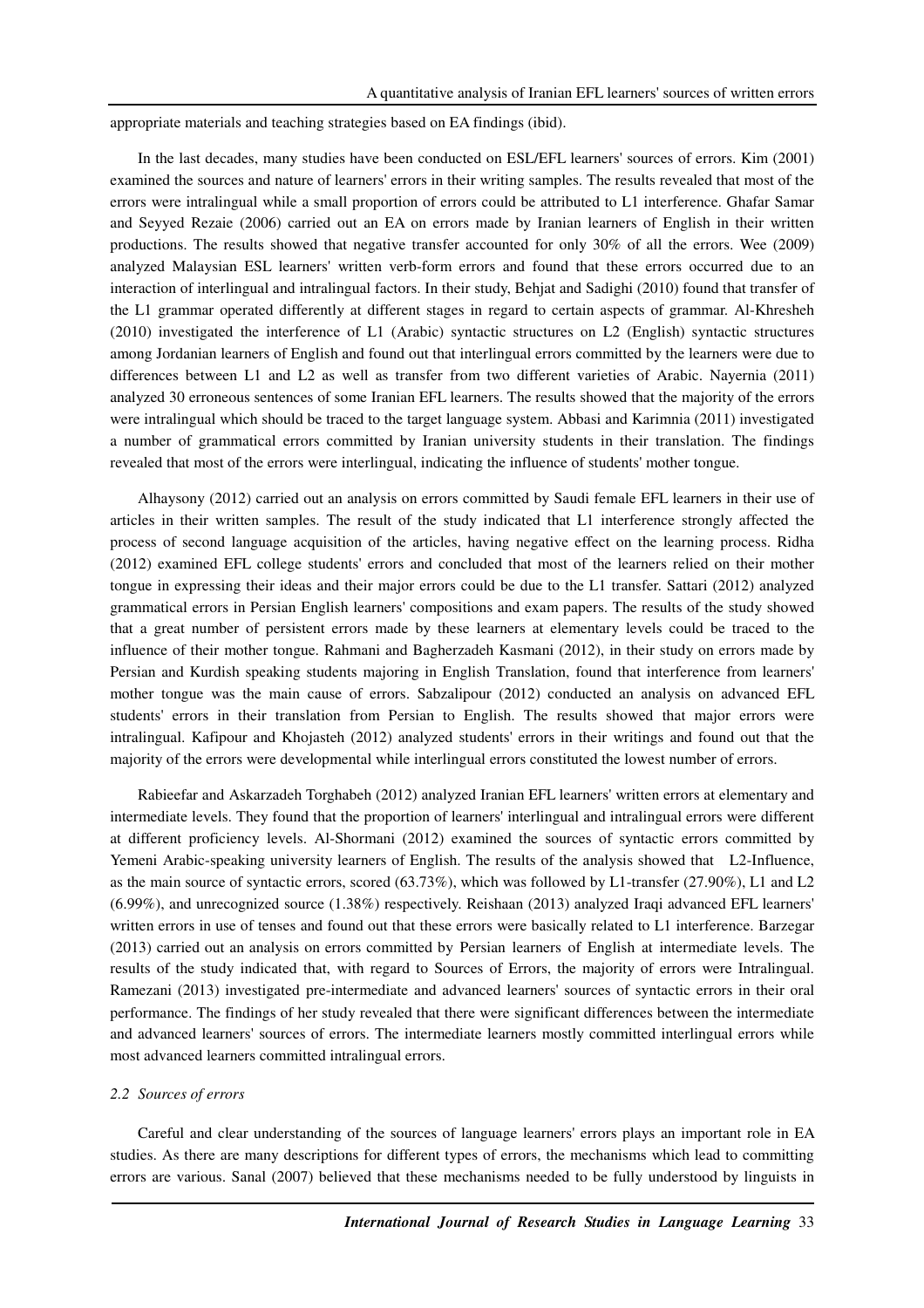## Rostami Abusaeedi, A. A. & Boroomand, F.

order to arrive at effective remedial measures.

Dulay and Burt (1972) categorized L2 learners' errors which they preferred to call goofs as follows: interference-like goofs, L1-developmental goofs, ambiguous goofs (either interference-Like or L1-developmental goofs), unique goofs (neither interference-like nor L1-developmental goofs). Selinker (1972) suggested five processes leading to errors: (1) language transfer (negative transfer which hinders the learning of second language. Language transfer involves pronunciation, word order and grammar, semantic transfer, transfer in writing, pragmatic transfer and culture transfer); (2) transfer of training (items resulting from particular approaches used in training); (3) strategies of second language learning (identifiable approaches by the learner to develop linguistic and sociolinguistic competence in the target language); (4) strategies of second language communication (identifiable approaches by the learner to communicate with native speakers of target language); (5) overgeneralization (overgeneralization of TL rules and semantic features without making the appropriate exception).

Corder (1974) distinguished three types of errors based on their sources: interlingual, intralingual and teacher-induced errors. According to him interlingual errors are caused by L1 interference; intralingual errors are caused by the learner's generalizing and overgeneralizing particular rules and teaching-induced errors are caused by faulty teaching techniques. Brown (1980) identified four sources of error: (1) Interlingual Transfer (2) Intralingual Transfer (3) Context of Learning (4) Communication Strategies. In broad terms Faerch et al. (1984), considered two main causes which result from both internal and external factors. Internal factors deal with the motivation of the learners, the capacity they have for studying, and their attitude to the target language and culture. External factors tend to be teaching methods or teaching materials which induce errors.

Taylor (1986) identified sources of errors as psycholinguistic, sociolinguistic, epistemic and the ones which reside in the discourse structure. Psycholinguistic sources concern the nature of the L2 knowledge system and the difficulties learners have in using it in production. Sociolinguistic sources involve such matters as the learners' ability to adjust their language in accordance with the social context. Epistemic sources concern the learners' lack of world knowledge, while discourse sources involve problems in the organization of information into a coherent text. Rostami Abusaeedi and Shariati (2003), based on the results of their study on Iranian EFL learners, classified the sources of errors as follows: transfer of training, interference from L1, developmental and intralingual errors, anxiety, lack of an English environment, lack of motivation, bilingual dictionaries, lack of correction understanding, transfer of stylistic and cultural elements, varieties of English, and students' poor knowledge of English. Tajadini Rabori (2006) classified error sources into three types: mono-source, bi-source (inter-intra lingual), and ambiguous errors.

#### **3. Theoretical framework of the study**

Corder (1974) suggested five steps in an error analysis: (1) collection of a sample of learner language (2) identification of errors (3) description of errors (4) explanation of errors (5) evaluation of errors. In most of EA studies, researchers have classified learners' sources of errors into two domains of interlingual and intralingual (Shreshta, 1979; Erdogan, 2005; Sabzalipour, 2012). Arranging errors in two groups of *interlingual errors* and *intralingual errors* can clarify the processes and strategies used by learners which lead to errors (Catalán, 1997). In the present study the sources of errors are classified into three categories: interlingual, intralingual and bi-source. Interlingual errors are just regarded from the view point of transfer of grammatical rules and intralingual errors are categorized into three groups: overgeneralization of language rules, incomplete application of language rules and faulty categorization.

#### *3.1 Interlingual Errors*

Interlingual errors are those errors which result from the transfer of learner's native language rules into the TL. Namely, errors in this category are largely caused by the influence of learner's L1 on the acquisition of an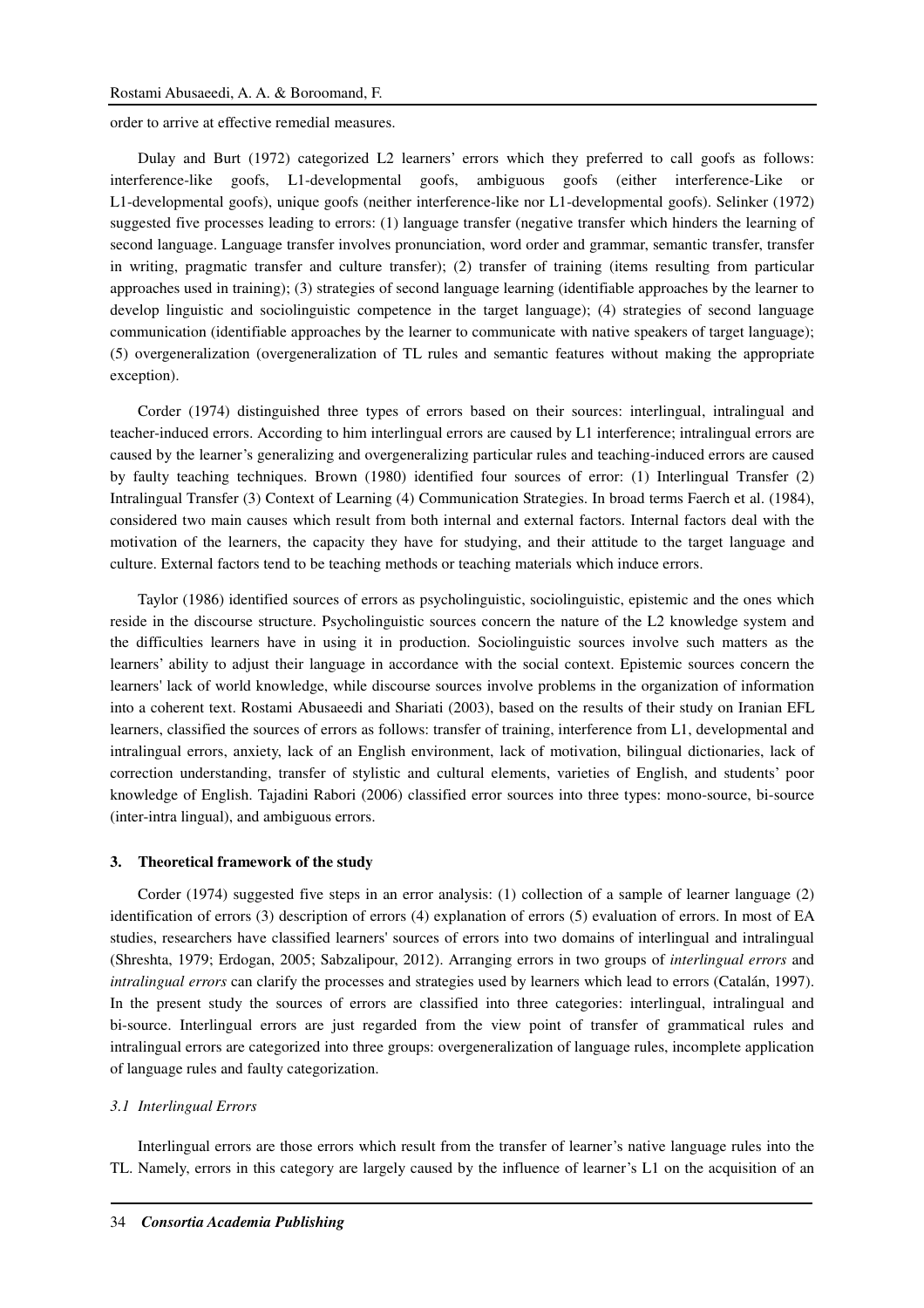L2. Interlingual errors are also known as *transfer errors, interference errors, interlanguage errors* and *language-specific errors* (Catalán, 1997).

### *3.2 Intralingual errors*

Intralingual errors result from faulty or partial learning of the target language rather than language transfer. Namely, learners make mistakes because they do not know the target language very well, and have difficulties in using the target language. Intralingual errors are classified into different categories by different researchers, although there are not always clear boundaries between these categories, and they overlap each other. Richards (1971) classified intralingual errors into four categories: (1) overgeneralization (the learner creates a deviant structure on the basis of other structures in the target language); (2) ignorance of rule restrictions (the learner applies rules to the context where they are not applicable); (3) incomplete application of rules (the learner fails to use a fully developed structure); (4) false concepts hypothesized (the learner does not fully understand a distinction in the target language). Intralingual errors have other subcategories such as hyperextension and faulty categorization (Keshavarz, 1999 cited in Ramezani, 2013). Hyperextension refers to the extension of a rule to areas where it is not applicable while, faulty categorization refers to the wrong classification of the target language forms.

#### *3.3 Bi-Source errors*

Some errors are caused by both factors of L1 and L2. Tajadini Rabori (2006) called this type of errors *Bi-source errors.*

#### *3.4 Research questions*

The present study tries to seek answers to the following questions:

- $\triangleright$  Are there any significant differences between the frequencies of different sources of errors in written productions of advanced EFL male/female learners? (interlingual, intralingual, bi-source).
- $\triangleright$  Are there any significant differences between the frequencies of interlingual errors, caused by transfer of grammatical rules, in written productions of advanced EFL male/female learners?
- $\triangleright$  Are there any significant differences between the frequencies of intralingual errors committed by advanced EFL male/female learners in their writing papers? (overgeneralization of language rules, incomplete application of language rules, faulty categorization).

#### *3.5 Significance of the study*

Improving EFL learners' writing competence requires treatment of their written errors. It is possible to treat EFL learners' written errors only if the sources of these errors are detected and identified. Regarding the previous studies done on EFL learners' errors, as mentioned in the literature review, with respect to EFL learners' error commitment, researchers haven't reached a unanimous contention on the key role of one of the two major error sources (interlingual or intralingual). In other words, some researchers consider interlingual factors as the main source of EFL learners' errors while others believe that errors mostly occur because of intralingual factors.

Gender is an influential variable in nearly all social phenomena including language, so it can be a considerable source of variation among language learners, and teachers must consider its impact on language learning (Yazdani, & Ghafar Samar, 2010). Having enough knowledge of gender differences is a need for educators to achieve pedagogical goals. Although the issue of gender differences has been considered in the context of second or foreign language learning and teaching, few studies on the relationship between gender and EFL learners' written errors have been carried out and the impact of learners' gender, as a constant learner variable, on the rate , types and sources of errors has not received much attention. The present study examines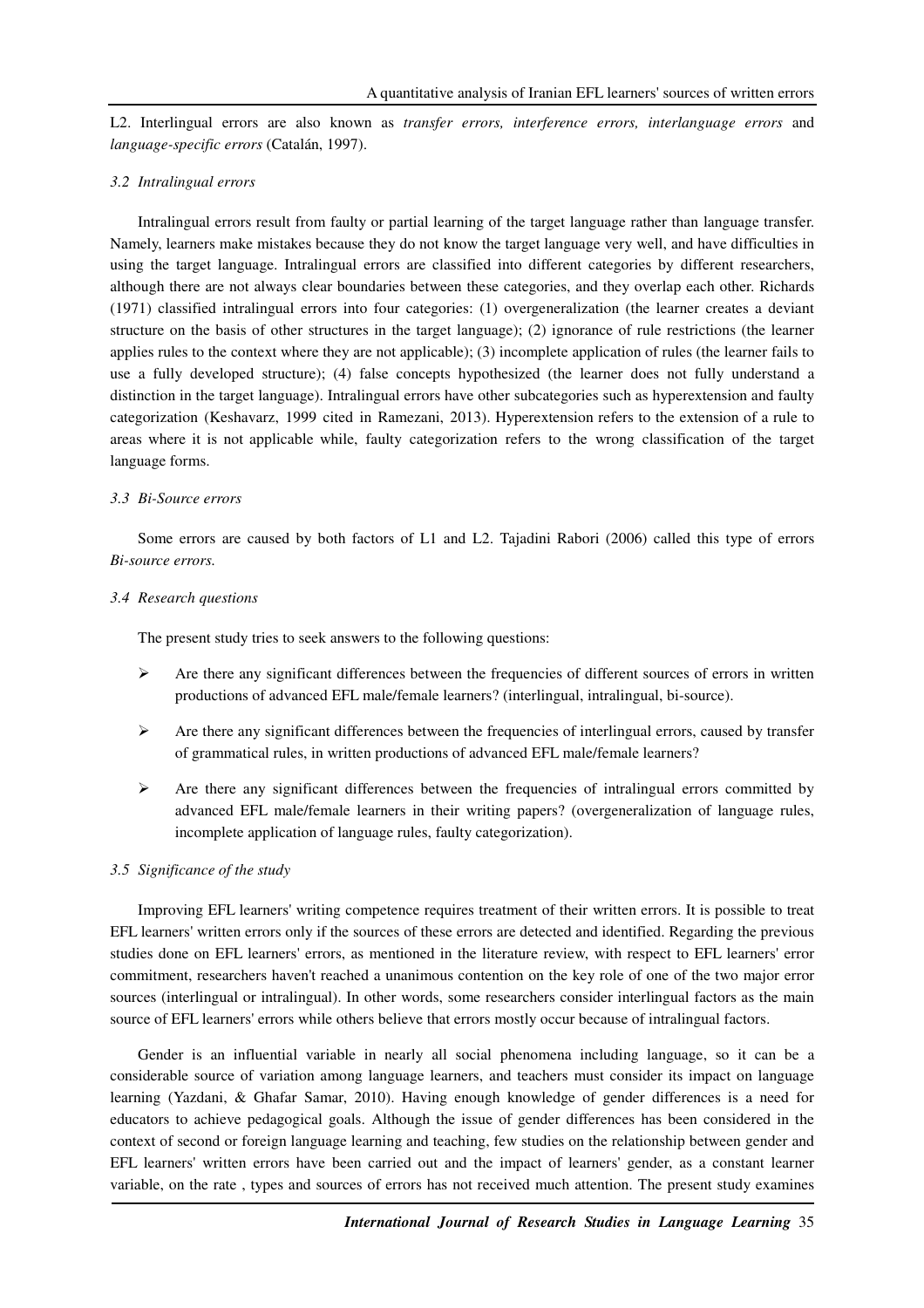Iranian advanced EFL learners' sources of errors according to their gender.

### **4. Methodology**

#### *4.1 Participants*

Advanced EFL learners who took part in the present study were 100 in number (50 male students  $\&$  50 female students). These learners had studied English for years in an English Institute in Kerman (a city in south east of Iran) with the same syllabus, material, and teaching methodology. They were all Iranian and native speakers of Persian. They were chosen by random sampling. Their writing papers were collected, corrected and analyzed by the researchers.

### *4.2 Instruments*

A total of 100 learners' writing papers were gathered randomly. These writing papers had been written by advanced EFL learners (50 male students and 50 female students) on the same topic.

#### *4.3 Procedures*

Considering gender as one of the variables in the study, the same number of male and female learners took part in the study. Among advanced classes in an English institute in Kerman, a city in south east of Iran, the researchers randomly selected four classes with male EFL learners and four classes with female EFL learners. Each of these classes included 25 learners who were studying English at advanced levels. These learners (100 male learners and 100 female learners) wrote writing papers on one subject. Therefore, a total of 200 writing papers were collected. The papers were then numbered by the researchers from 1 to 100 in each group of male and female learners, and then the ones with odd numbers were selected and corrected. The errors extracted from 100 writing papers (50 papers written by male learners and 50 papers written by female learners) were identified, described and categorized according to their sources, and at last they were analyzed by statistical tests.

As mentioned before, in the present study, the sources of errors were classified into three categories: interlingual, intralingual and bi-source. Interlingual errors were just regarded from the view point of transfer of grammatical rules and intralingual errors were categorized into three groups: overgeneralization of language rules, incomplete application of language rules and faulty categorization. Chi-Square test investigated if there were any significant differences among the frequencies of different subdivisions in each category and then the sources of errors in the two groups of male and female learners were compared by use of Pearson Chi-Square test (Cross-Tab).

#### **5. Results**

#### *5.1 Chi-Square test*

Categorical data, as a type of data which can be counted and divided into categories can be analyzed by Chi-Square. Chi-Square test is used to investigate whether distributions of categorical variables differ from one another. In the present study, Chi-Square test was used to reveal the distributions of subdivisions of different sources of errors committed by advanced learners in their writing papers. According to table 1, among 356 errors committed by advanced male learners, 55 errors (15.4%) were caused by interlingual factors, 270 errors (75.8%) were caused by intralingual factors, and 31 errors (8.7%) were caused by bi-source factors. Based on chi-square test, p-value is 0 which is less than the significance level ( $\alpha = 0.05$ ); Therefore, there are significant differences among the frequencies of different sources of male learners' errors. Considering the percentages of different sources of errors committed by advanced male learners, it can be concluded that intralingual and bi-source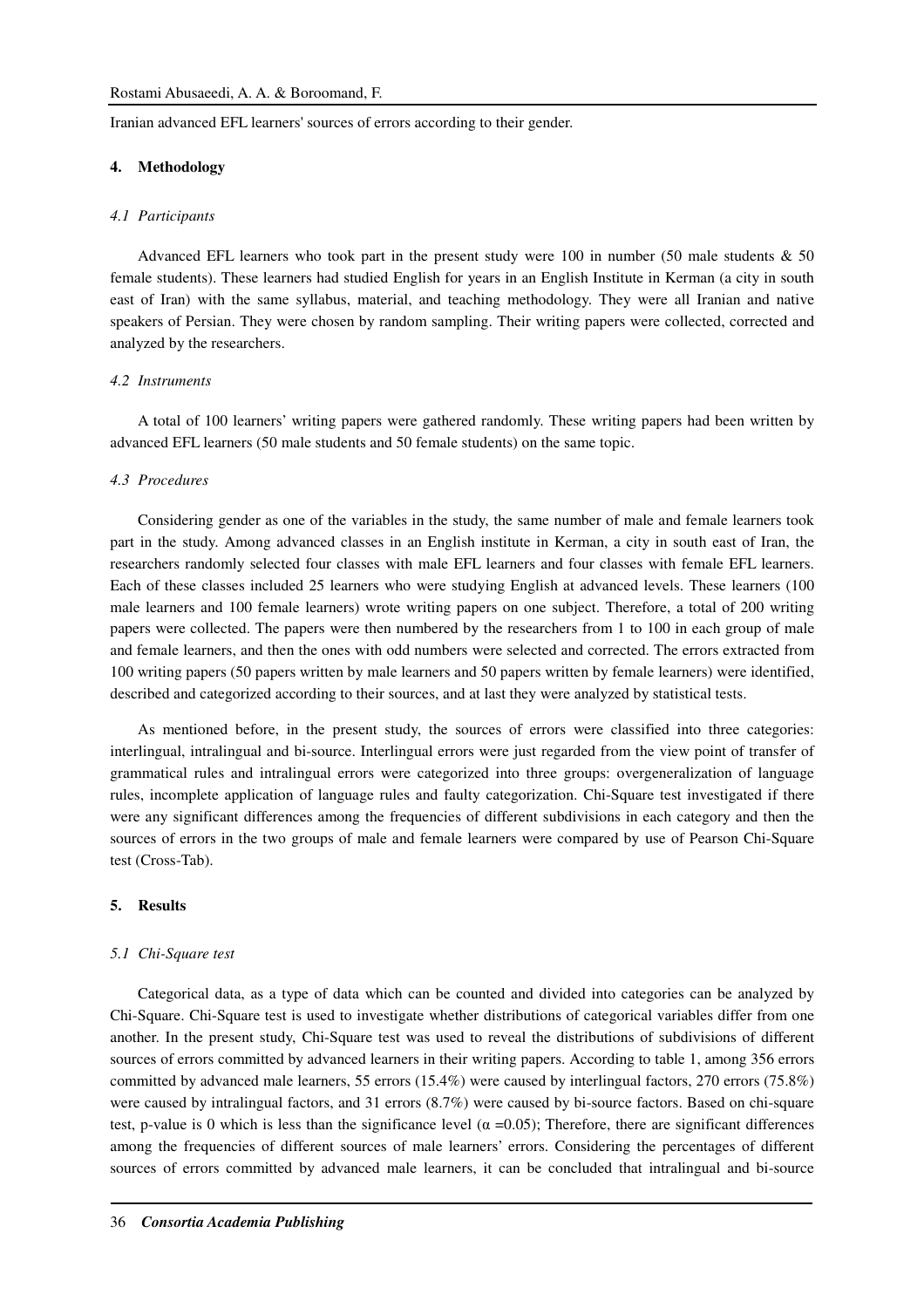factors were respectively the most and the least sources of advanced male learners' errors.

## **Table 1**

| Males'<br>Sources<br>of errors | Frequency | percent | Chi-Square<br>(a) | df | Asymp. Sig<br>(p-value) |
|--------------------------------|-----------|---------|-------------------|----|-------------------------|
| Inter                          | 55        | 15.4    |                   |    |                         |
| Intra                          | 270       | 75.8    | 291.916           |    | 0.000                   |
| <b>Bis</b>                     | 31        | 8.7     |                   |    |                         |
| Total                          | 356       | 100.0   |                   |    |                         |

*Advanced EFL male learners' sources of errors in their writing papers*

*Note*. "Inter" stands for interlingual factors. "Intra" stands for intralingual factors. "Bis" stands for bi-source factors.

### **Table 2**

| Advanced EFL female learners' sources of errors in their writing papers |  |  |  |
|-------------------------------------------------------------------------|--|--|--|
|                                                                         |  |  |  |

| Females'<br>Sources<br>of errors | Frequency | percent | Chi-Square<br>(a)                                                                                                                                                                                                                                                                                                                                                                                                                                                                                                                            | df | Asymp. Sig<br>(p-value) |
|----------------------------------|-----------|---------|----------------------------------------------------------------------------------------------------------------------------------------------------------------------------------------------------------------------------------------------------------------------------------------------------------------------------------------------------------------------------------------------------------------------------------------------------------------------------------------------------------------------------------------------|----|-------------------------|
| Inter                            | 78        | 13.5    |                                                                                                                                                                                                                                                                                                                                                                                                                                                                                                                                              |    |                         |
| Intra                            | 454       | 78.8    | 539.292                                                                                                                                                                                                                                                                                                                                                                                                                                                                                                                                      |    | 0.000                   |
| <b>Bis</b>                       | 44        | 7.6     |                                                                                                                                                                                                                                                                                                                                                                                                                                                                                                                                              |    |                         |
| Total                            | 576       | 100.0   |                                                                                                                                                                                                                                                                                                                                                                                                                                                                                                                                              |    |                         |
|                                  |           |         | $\mathcal{M} \times \mathcal{M} \times \mathcal{M} \times \mathcal{M} \times \mathcal{M} \times \mathcal{M} \times \mathcal{M} \times \mathcal{M} \times \mathcal{M} \times \mathcal{M} \times \mathcal{M} \times \mathcal{M} \times \mathcal{M} \times \mathcal{M} \times \mathcal{M} \times \mathcal{M} \times \mathcal{M} \times \mathcal{M} \times \mathcal{M} \times \mathcal{M} \times \mathcal{M} \times \mathcal{M} \times \mathcal{M} \times \mathcal{M} \times \mathcal{M} \times \mathcal{M} \times \mathcal{M} \times \mathcal{$ |    |                         |

*Note*."Inter" stands for interlingual factors."Intra" stands for intralingual factors. "Bis" stands for bi-source factors.

According to table 2, among 576 errors committed by advanced female learners, 78 errors (13.5%) were caused by interlingual factors, 454 errors (78.8%) were caused by intralingual factors, and 44 errors (7.6%) were caused by bi-source factors. Based on chi-square test, p-value is 0 which is less than the significance level ( $\alpha$ ) =0.05); Therefore there are significant differences among the frequencies of different sources of female learners' errors. Considering the percentages of different sources of errors committed by advanced female learners, it can be concluded that intralingual and bi-source factors were respectively the most and the least sources of advanced female learners' errors.

### **Table 3**

| Advanced EFL male learners' written errors caused by intralingual factors |  |  |  |  |
|---------------------------------------------------------------------------|--|--|--|--|
|---------------------------------------------------------------------------|--|--|--|--|

| Males'       |           |               |                                |          |               |
|--------------|-----------|---------------|--------------------------------|----------|---------------|
| intralingual | Frequency | percent       | Chi-Square                     | df       | Asymp. Sig    |
| errors       |           |               | (a)                            |          | (p-value)     |
| Over         | 62        | 44.0          |                                |          |               |
| IncApp       | 72        | 51.1          | 52.128                         |          | 0.000         |
| FauCat       |           | 5.0           |                                |          |               |
| Total        | 141       | 100.0         |                                |          |               |
|              | $\cdots$  | $\sim$ $\sim$ | $\sim$ $\sim$ $\sim$<br>$\sim$ | $\cdots$ | $\sim$ $\sim$ |

*Note*. "Over" stands for overgeneralization of language rules. "IncApp" stands for incomplete application of language rules. "FauCat" stands for faulty categorization.

According to table 3, among 141 intralingual errors committed by advanced male learners, 62 errors (44%) were caused by overgeneralization of language rules, 72 errors (51.1%) were caused by incomplete application of language rules, and 7 errors (5%) were caused by faulty categorization. Based on chi-Square test, p-value is 0 which is less than the significance level ( $\alpha$  =0.05); Therefore there are meaningful differences among the frequencies of different types of intralingual errors in advanced male learners' writing papers. Considering the percentages of different types of intralingual errors committed by advanced male learners, it can be concluded that incomplete application of language rules and faulty categorization were respectively the most and the least types of intralingual errors committed in advanced male learners' writing papers.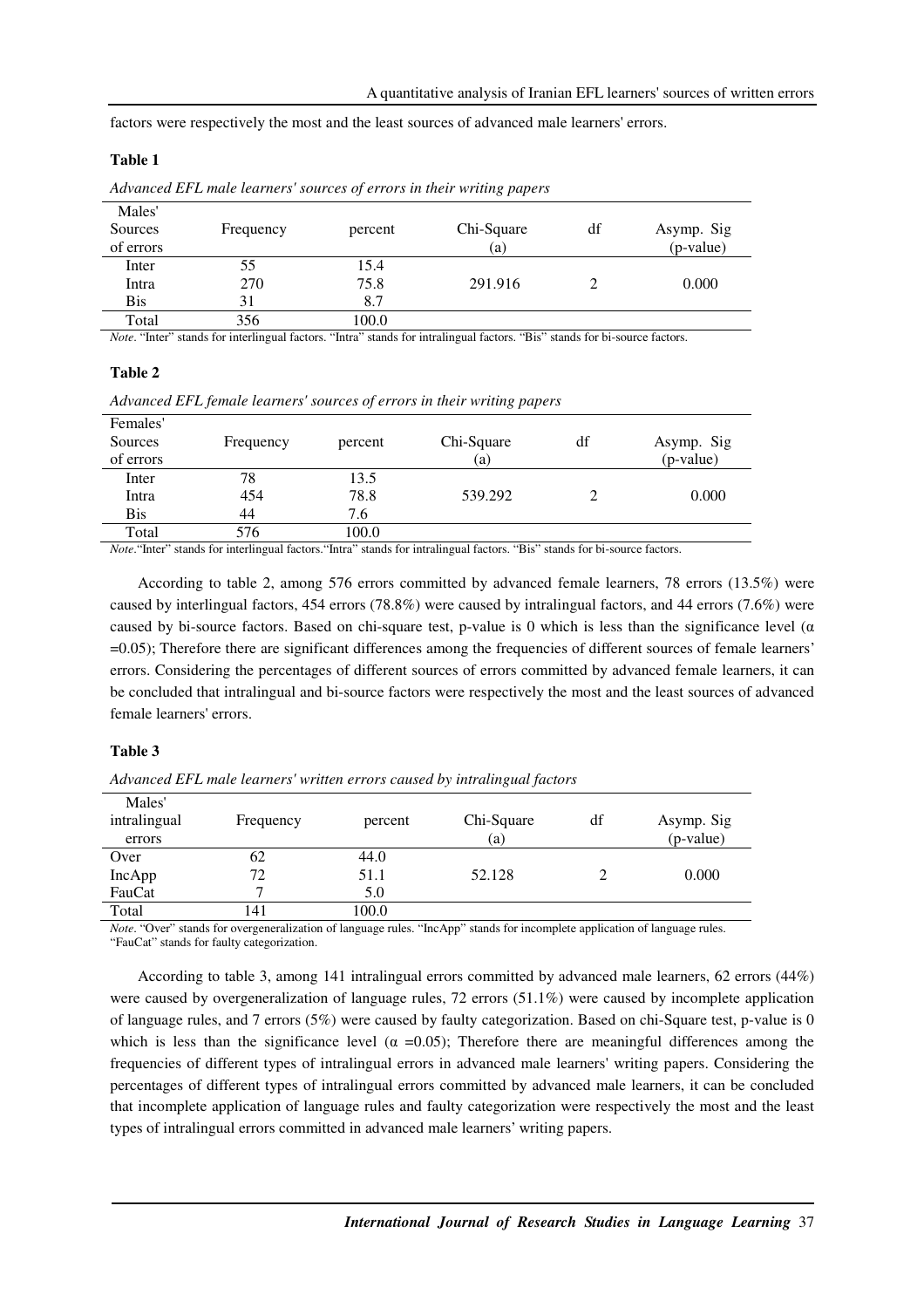### Rostami Abusaeedi, A. A. & Boroomand, F.

| The concert $\Box$ is proceed to an idea of the concert $\Box$ is the concertable of the concert particle is |           |         |            |    |            |  |
|--------------------------------------------------------------------------------------------------------------|-----------|---------|------------|----|------------|--|
| Females'                                                                                                     |           |         |            |    |            |  |
| intralingual                                                                                                 | Frequency | percent | Chi-Square | df | Asymp. Sig |  |
| errors                                                                                                       |           |         | (a)        |    | (p-value)  |  |
| Over                                                                                                         | 119       | 40.2    |            |    |            |  |
| IncApp                                                                                                       | 167       | 56.4    | 131.196    |    | 0.000      |  |
| FauCat                                                                                                       | 10        | 3.4     |            |    |            |  |
| Total                                                                                                        | 296       | 100.0   |            |    |            |  |

*Advanced EFL female learners' written errors caused by intralingual factors* 

*Note*. "Over" stands for overgeneralization of language rules. "IncApp" stands for incomplete application of language rules. "FauCat" stands for faulty categorization.

According to table 4, among 296 intralingual errors committed by advanced female learners, 119 errors (40.2%) were caused by overgeneralization of language rules, 167 errors (56.4%) were caused by incomplete application of language rules, and 10 errors (3.4%) were caused by faulty categorization. Based on chi-Square test, p-value is 0 which is less than the significance level ( $\alpha = 0.05$ ); Therefore there are meaningful differences among the frequencies of different types of intralingual errors in advanced female learners' writing papers. Considering the percentages of different types of intralingual errors committed by advanced female learners, it can be concluded that incomplete application of language rules and faulty categorization were respectively the most and the least types of intralingual errors committed in advanced female learners' writing papers.

As mentioned before, in the present study just one type of interlingual errors (transfer of grammatical rules) were analyzed in advanced male and female learners' writing papers; Therefore, gender is the only variable in research question 2 and that's why chi-square test was used to contrast errors caused by transfer of grammatical rules in the two groups of male and female learners' writing papers.

## **Table 5**

**Table 4** 

*Interlingual errors caused by transfer of grammatical rules in advanced EFL male/female learners' writing* 

| papers      |                                                                                                                                                                                                                                                                                                                   |         |            |    |            |
|-------------|-------------------------------------------------------------------------------------------------------------------------------------------------------------------------------------------------------------------------------------------------------------------------------------------------------------------|---------|------------|----|------------|
| Transfer of |                                                                                                                                                                                                                                                                                                                   |         |            |    |            |
| grammatical | Frequency                                                                                                                                                                                                                                                                                                         | percent | Chi-Square | df | Asymp. Sig |
| rules       |                                                                                                                                                                                                                                                                                                                   |         | (a)        |    | (p-value)  |
| М           | 60                                                                                                                                                                                                                                                                                                                | 43.8    |            |    |            |
| F           | 77                                                                                                                                                                                                                                                                                                                | 56.2    | 2.109      |    | 0.146      |
| Total       | 137                                                                                                                                                                                                                                                                                                               | 100.0   |            |    |            |
|             | $\mathcal{M}$ and $\mathcal{M}$ and $\mathcal{M}$ and $\mathcal{M}$ and $\mathcal{M}$ and $\mathcal{M}$ and $\mathcal{M}$ and $\mathcal{M}$ and $\mathcal{M}$ and $\mathcal{M}$ and $\mathcal{M}$ and $\mathcal{M}$ and $\mathcal{M}$ and $\mathcal{M}$ and $\mathcal{M}$ and $\mathcal{M}$ and $\mathcal{M}$ and |         |            |    |            |

*Note*. "M" stands for male."F" stands for female.

According to table 5, among 137 errors caused by transfer of grammatical rules, in advanced learners' writing papers, 60 errors (43.8%) were committed by advanced male learners and 77 errors (56.2%) were committed by female learners. Based on chi-square test, p-value is 0.146 which is more than the significance level (α=0.05); Therefore there aren't any significant differences between the frequencies of errors caused by transfer of grammatical rules in the two groups of male and female learners.

### *5.2 Pearson Chi-Square test (Cross-Tab)*

Pearson Chi-Square test was used to contrast the frequencies of different sources of written errors in the two groups of advanced EFL male and female learners, and find out if there were any significant differences between these groups regarding the frequencies of their sources of written errors. According to table 6, based on Pearson Chi-Square test, p-value is 0.57 which is more than the significance level ( $\alpha = 0.05$ ); Therefore, there aren't any significant differences between the two groups of advanced male and female learners regarding their sources of errors. However, contrasting the frequencies of different sources of errors in the two groups of male and female learners shows that regarding all sorts of error sources, the frequencies of female learners' error commitment are higher.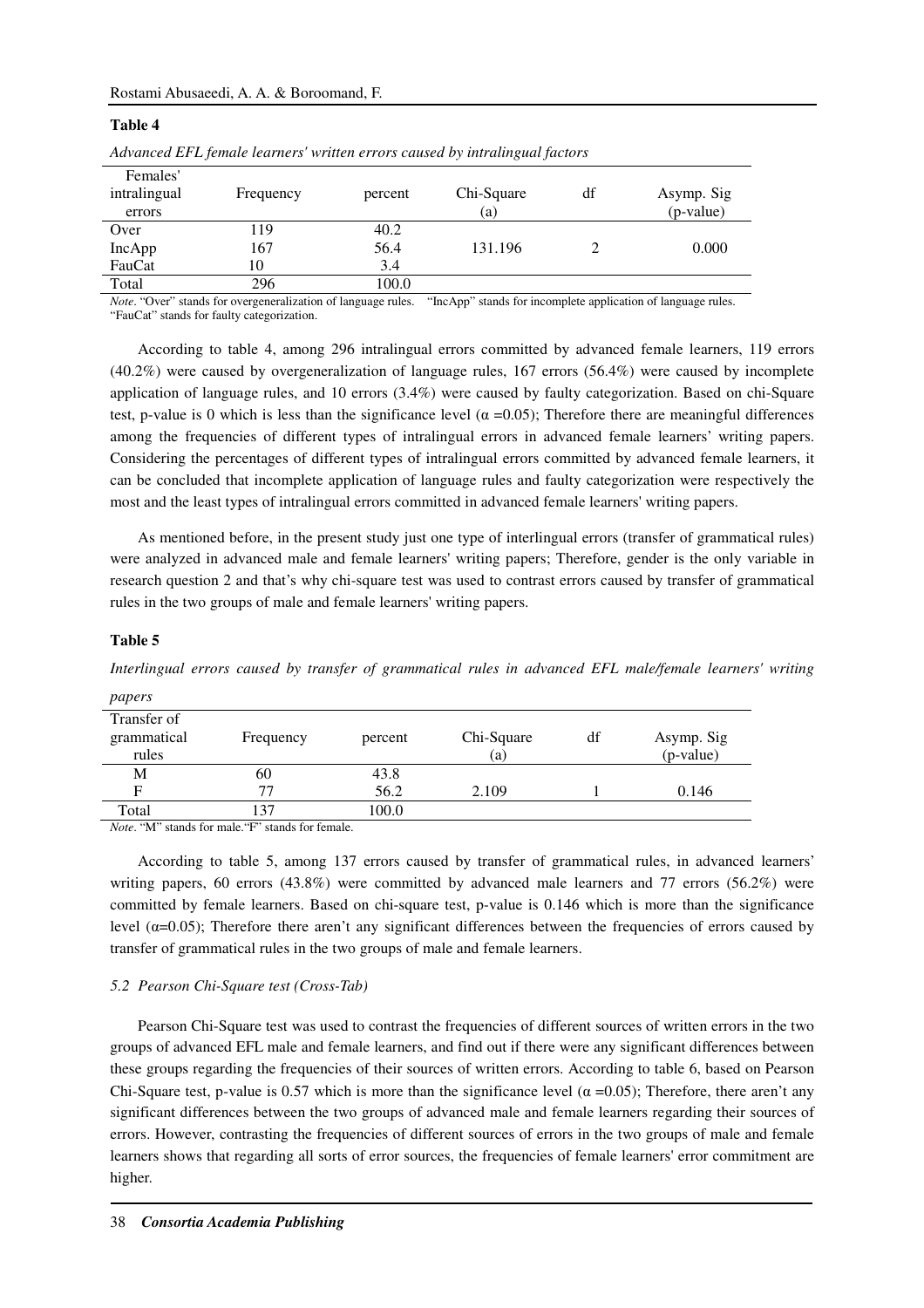| Table 6 |  |
|---------|--|
|---------|--|

|            | community was ancested as a mane and pensione realisers sounded of errors in men, mining papers |        |       |            |    |             |  |
|------------|-------------------------------------------------------------------------------------------------|--------|-------|------------|----|-------------|--|
| Sources    | Male                                                                                            | Female | Total | Pearson    | df | Asymp. Sig. |  |
| of errors  |                                                                                                 |        |       | Chi-Square |    | (p-value)   |  |
| Inter      | 55                                                                                              | 78     | 133   |            |    |             |  |
| Intra      | 270                                                                                             | 454    | 724   | 1.125(a)   |    | 0.57        |  |
| <b>Bis</b> |                                                                                                 | 44     | 75    |            |    |             |  |
| Total      | 356                                                                                             | 576    | 932   |            |    |             |  |

*Contrasting advanced EFL male and female learners' sources of errors in their writing papers*

*Note*. "Inter" stands for interlingual factors. "Intra" stands for intralingual factors. "Bis" stands for bi-source factors.

### **Table 7**

| Contrasting advanced EFL male and female learners' intralingual errors in their writing papers |  |  |
|------------------------------------------------------------------------------------------------|--|--|
|------------------------------------------------------------------------------------------------|--|--|

| intralingual | Male | Female | Total | Pearson    | df | Asymp. Sig. |
|--------------|------|--------|-------|------------|----|-------------|
| errors       |      |        |       | Chi-Square |    | (p-value)   |
| Over         | 62   | . 19   | 181   |            |    |             |
| IncApp       | 72   | 167    | 239   | 1.446(a)   |    | 0.485       |
| FauCat       |      | 10     | 17    |            |    |             |
| Total        | 141  | 296    | 437   |            |    |             |

*Note.* "Over" stands for overgeneralization of language rules. "IncApp" stands for incomplete application of language rules. "FauCat" stands for faulty categorization.

According to table 7, based on Pearson Chi-Square test, p-value is 0.485 which is more than the significance level ( $α = 0.05$ ); Therefore, there aren't any significant differences between the two groups of advanced male and female learners, regarding their intralingual errors. However, contrasting the frequencies of different sorts of intralingual errors in the two groups of male and female learners shows that regarding all sorts of intralingual errors, the frequencies of female learners' error commitment are higher.

#### **6. Discussion and conclusion**

In the field of Error Analysis, many sources of errors have been identified which extend beyond the scope of interlingual errors. In other words, although interference from mother tongue is considered as a source of errors, it is by no means the only source (Sheikhzadeh & Gheichi, 2011). Results of the present study showed that intralingual factors had the most impact on advanced EFL learners' error commitment. In other words, advanced EFL learners' errors aren't mostly rooted in their mother tongue (Persian), but they mainly result from partial learning and incomplete mastery of the target language (English). This is consistent with the results of the studies made by Kim (2001), Ghafar Samar and Seyyed Rezaie (2006), Nayernia (2011), Sabzalipour (2012), Kafipour and Khojasteh (2012), Al-Shormani (2012), Barzegar (2013), and Ramezani (2013).

Dan (2007), based on his EA study, stated that advanced learners make intralingual errors twice more than interlingual errors. Reasoning this fact, Selinker (1972) stated that a foreign language learner in the beginning stages develops an IL which is close to her native competence; however, an advanced learner's IL is closer to the TL competence. Brown (1994) also claimed that at the beginning levels, errors mostly occur due to negative transfer but as learners improve in target language, intralingual errors overcome interlingual errors. As mentioned before, incomplete application of language rules (undergeneralization) and overgeneralization of language rules were respectively the major intralingual factors causing errors in advanced learners' written productions, while faulty categorization was the minor factor. Although advanced language learners are at a closer stage to the TL, incomplete application of language rules usually happens because of not using a language rule with its correct and complete form. As Taylor (1975) mentioned, overgeneralization of language rules by language learners is an attempt to systematize and regularize the complex structures in the TL. Errors caused by transfer of grammatical rules were the only type of interlingual errors analyzed in this study, and the distribution of error frequencies in the two groups of male and female learners revealed no significant differences regarding this type of error sources.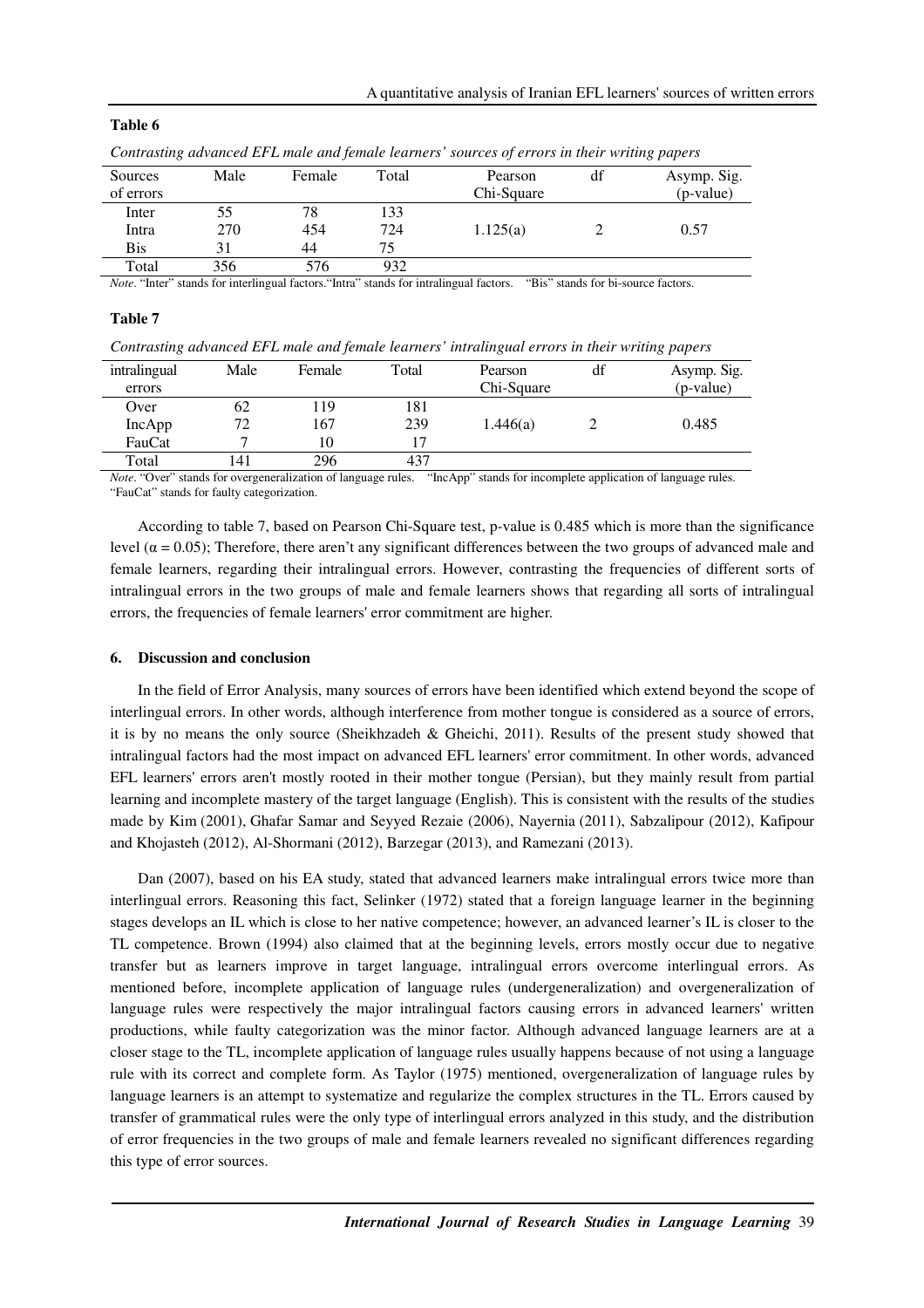### Rostami Abusaeedi, A. A. & Boroomand, F.

According to the analyses, there weren't any significant differences between the two groups of male and female learners with regard to sources of errors and their types. Namely, although there were more error frequencies in female learners' written productions, the hierarchy of different sources of errors in the two groups of male and female learners was the same.

### *6.1 Pedagogical Implications*

Teachers, learners, syllabus designers and researchers benefit from the findings of EA. Teachers can examine the effectiveness of their teaching styles and techniques by studying learners' errors. Additionally, Errors have feedback value and correct diagnosis of error sources helps teachers choose proper sort of treatment (Erdogan, 2005). Error awareness is essential for both teachers and learners. Being aware of the most frequent error types as well as the main error sources, teachers can focus on the learners' linguistic difficulties. Furthermore, they can inform learners about nature of their errors. Making advanced EFL students aware of their most problematic areas can encourage them to concentrate on these errors and improve their writing (Tahririan, 1986). According to Yaghoubi (2009) not only teachers but also learners need some strategies to face the errors so that teachers can correct learners' errors properly and learners can trace their own errors and use proper strategies in the domain of error monitoring and error orientation. Error orientation shows how learners cope with and react to their own errors (Rybowiak, et al., 1999 cited in Yaghoubi 2009). EA contributes to learner-centered language pedagogy by making the teaching techniques closer to the learning strategies, therefore the gap between language learning and teaching can be filled by EA (Mahmoud, 2011).

Considering learners' errors, syllabus designers and material developers can prepare systematic syllabuses and arrange the sequence of materials in the most appropriate way. As Keshavarz (1999) mentioned, they can also provide remedial materials for learners. According to Corder (1967) learners' errors are evidence of a definite language system which show learners' language development at any point. In this regard, EFL/ESL learners' errors can provide important information for researchers about first and second language acquisition and also about the strategies used by a native child or a foreign/second language learner in language learning process. Furthermore, researchers can employ the findings of error-based analyses in other fields of language studies. The same as all EA studies, the findings of the present study can be exploited by teachers, syllabus designers and researchers.

## *6.2 Limitations of the study and Suggestions for further studies*

The present study suffers from some limitations. First, the study was limited to a few categories and subcategories for sources of errors, i.e. intralingual errors with three subcategories, interlingual errors with one subcategory, and bi-source errors with no subcategories. Second, the number of participants was limited. Third, the results of the study were based on errors extracted from participants' writing papers, while the rate of their productivity might vary in different situations and at different times; Therefore repetition of the same study with more participants is suggested. Such gender-based error analyses can be re-conducted on students' oral/written productions at elementary and intermediate levels. Some studies can contrast sources of EFL learners' oral/written errors, at different proficiency levels. Effectiveness of different learning strategies as well as teaching methods and techniques can be investigated with regard to types/sources of errors at different proficiency levels. Additionally, gender differences can be considered in such studies. Sources of errors committed by EFL learners with different mother tongues who study English at the same level, with the same syllabus and under the same teaching methodology can also be examined.

## **7. References:**

Abbasi, M., & Karimnia, A. (2011). An analysis of grammatical errors among Iranian translation students:

Insights from interlanguage theory. *European Journal of Social Sciences, 25*(4), 525-536. Alhaysony, M. (2012). An analysis of article errors among Saudi female EFL students: A case study. *Asian Social*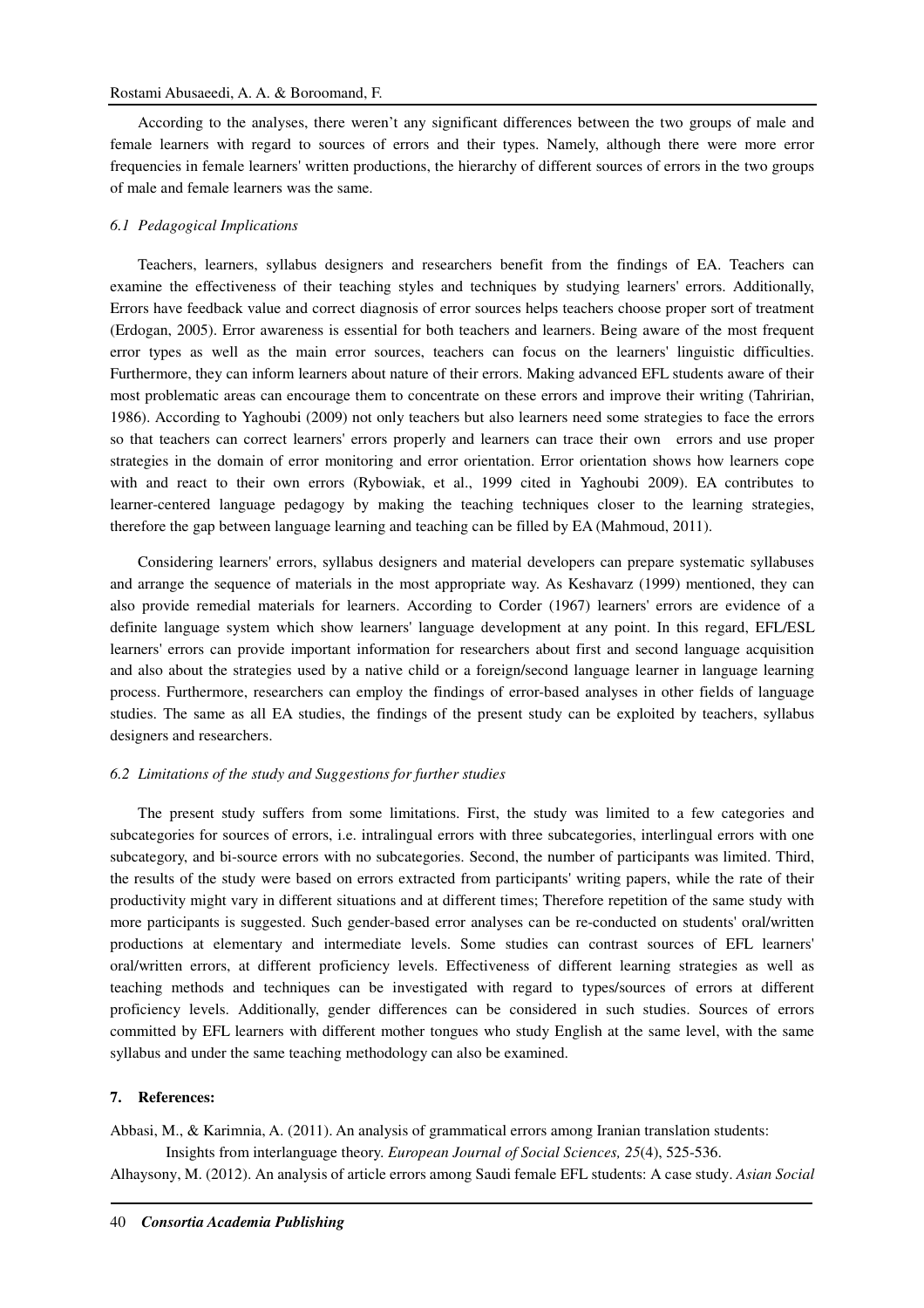*Science, 8*(12), 55-66. http://dx.doi.org/10.5539/ass.v8n12p55

- Al-Khresheh, M. (2010). Interlingual interference in the English language word order structure of Jordanian EFL learners. *European Journal of Social Sciences, 16*(1)*,* 105-116.
- Al-Shormani, M. Q. (2012). Sources of syntactic errors in Yemeni learners' English compositions: A psycholinguistic analysis. *Arab World English Journal, 3*(4), 275- 296.
- Barzegar, M. (2013). Persian EFL students' error analysis. *Asian Journal of Social Sciences & Humanities, 2*(4)*,* 322-334.
- Behjat, F., & Sadighi, F. (2010). Iranian English major students' L2 grammar development: Linguistic threshold hypothesis. *The Electronic Journal for English as a Second Language, 13*(4), 1-19.
- Brown, H. D. (1980). *Principles of language learning and teaching* (4<sup>th</sup> ed.). Englewood Cliffs, NJ: Prentice-Hall Regents.
- Brown, H. D. (1994). *Teaching by principles: an interactive approach to language pedagogy*. Englewood Cliffs, NJ: Prentice Hall Regents.
- Catalán, R. (1997). Terms and definitions of errors in SLA. *Bells: Barcelona English Language and Literature Studies, 8,* 60-81.
- Corder, S. P. (1967). The significance of learners' errors. *International Review of Applied Linguistics in Language Teaching (IRAL), 5*(4), 161−170. http://dx.doi.org/10.1515/iral.1967.5.1-4.161
- Corder, S. P. (1974). *Error Analysis: perspectives on second language acquisition*. London: Longman.
- Dan, H. (2007). *On error analysis of English majors' writing from the perspective of interlanguage theory*. Unpublished masteral thesis, Huizhou University, China.
- Dessouky, S. (1990). Error analysis: A non-stop area of research. *Studies in Curricula and Methodology, 8,*  146-176.
- Dulay, H. C., & Burt, M. K. (1972). Goofing: an indicator of children's second language learning strategies. *Language Learning, 22*(2), 235−252. http://dx.doi.org/10.1111/j.1467-1770.1972.tb00085.x
- Erdogan, V. (2005). Contribution of error analysis to foreign language teaching. *Mersin University Journal of the Faculty of Education*, *1*(2), 261-270.
- Faerch, C., Haastrup, K., & Phillipson, R. (1984). *Learner Language and Language Learning.* Clevedon: Multilingual Matters.
- Ghafar Samar, R., & Seyyed Rezaie, S. H. (2006). Analysis of errors made by Iranian English learners in their written productions: A new answer to an old question. *Foreign Language Teaching Journal (FLT), 21*(80), 59-64.
- Kafipour, R., & Khojasteh, L. (2012). A comparative taxonomy of errors made by Iranian undergraduate learners of English. *Canadian Social Science, 8*(1), 18-24.
- Keshavarz, M. H. (1999). *Contrastive analysis and error analysis*. Tehran: Rahnama Publications.
- Kim, S. (2001). An Error Analysis of college students' writing: Is that really Konglish? *Studies in Modern Grammar, 25*, 159-174.
- Mahmoud, A. (2011). The role of interlingual and intralingual transfer in learner-centered EFL vocabulary instruction. *Arab World English Journal, 2*(3), 28-47.
- Nayernia, A. (2011). Writing errors, what they can tell a teacher? *The Modern Journal of Applied Linguistics (MJAL), 3*(2)*,* 200-217.
- Rabieefar, M., & Askarzadeh Torghabeh, R. A. (2012, October). *Language teaching and Iranian EFL learners: Restrictions in verb selection and errors.* Paper presented at the 1<sup>st</sup> Conference on Language Learning & Teaching: An Interdisciplinary Approach (LLT-IA), Mashad, Iran. Retrieved November 1, 2013, from http://confbank.um.ac.ir/modules/conf\_display/conferences/llt/20.pdf
- Rahmani, P., & Bagherzadeh Kasmani, M. (2012). Contrastive analysis: An investigation of error analysis of Kurdish and Persian speaking students majoring in translation (EFL). *Asian Journal of Social Sciences & Humanities, 1*(4)*,* 56-60.
- Ramezani, F. (2013). The differences between pre-intermediate and advanced learners' sources of syntactic errors. *Elixir Online Journal*, *Educational Technology*, *54A,* 12611-12615.
- Reishaan, A. K. (2013). The use of tenses in the Iraqi advanced EFL learners' writings: An error analysis.